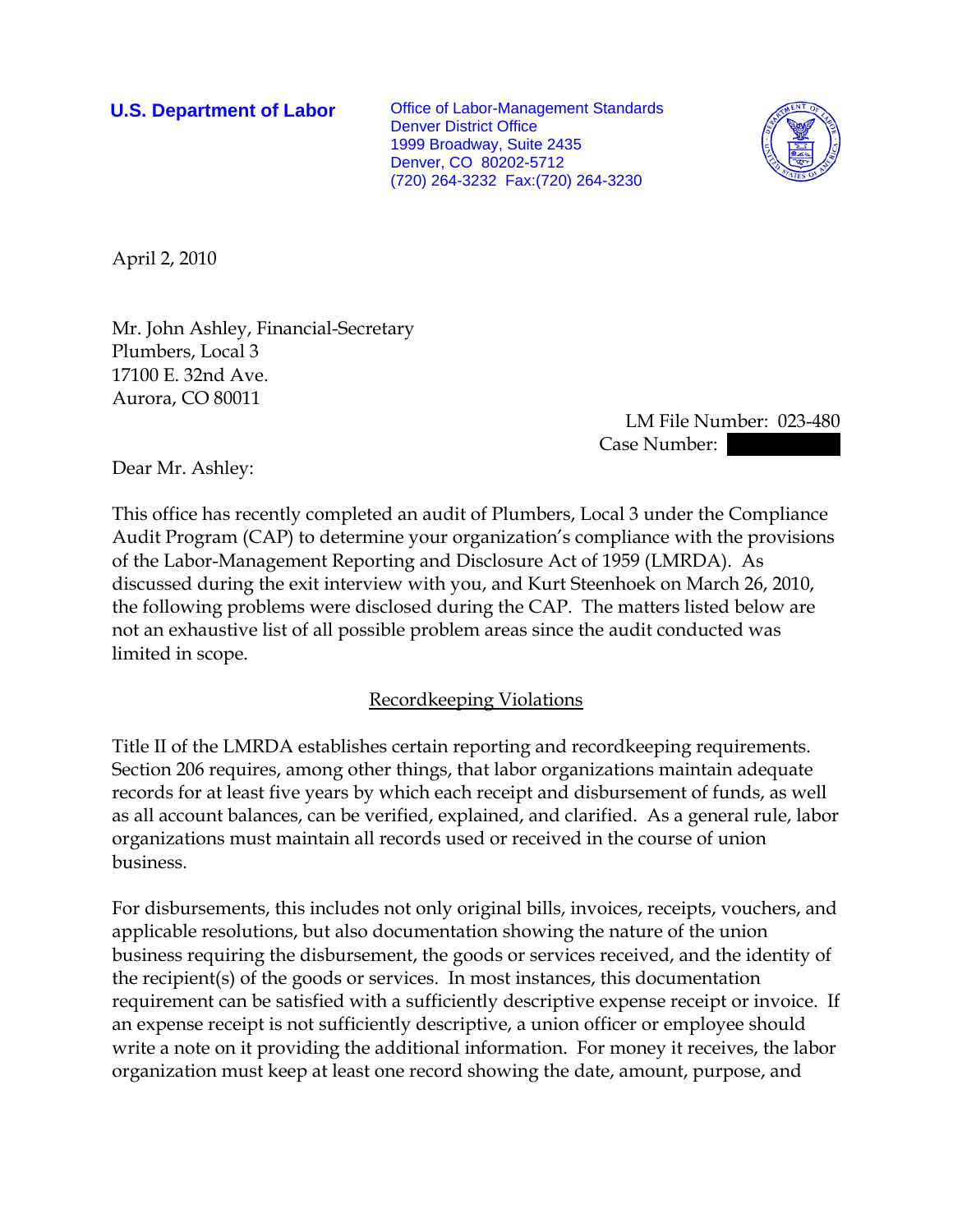source of that money. The labor organization must also retain bank records for all accounts.

The audit of Local 3's 2009 records revealed the following recordkeeping violations:

1. General Reimbursed and Credit Card Expenses

Local 3 did not retain adequate documentation for reimbursed expenses and credit card expenses incurred by executive board members, totaling at least \$968. For example, a union officer did not obtain a receipt for a \$210 purchase at Comfort Inn.

As previously noted above, labor organizations must retain original receipts, bills, and vouchers for all disbursements. The president and treasurer (or corresponding principal officers) of your union, who are required to sign your union's LM report, are responsible for properly maintaining union records.

2. Meal Expenses

Local 3 did not require officers and employees to submit itemized receipts for meal expenses totaling at least \$686. The union must maintain itemized receipts provided by restaurants to officers and employees. These itemized receipts are necessary to determine if such disbursements are for union business purposes and to sufficiently fulfill the recordkeeping requirement of LMRDA Section 206.

Based on your assurance that Local 3 will retain adequate documentation in the future, OLMS will take no further enforcement action at this time regarding the above violations.

# Reporting Violations

The audit disclosed a violation of LMRDA Section 201(b), which requires labor organizations to file annual financial reports accurately disclosing their financial condition and operations. The Labor Organization Annual Report Form LM-2 filed by Local 3 for fiscal year ending June 30, 2009, was deficient in the following areas:

# 1. Fixed Assets

The union erroneously reported two additional automobiles on the fixed assets schedule, which were traded in for two new cars in previous year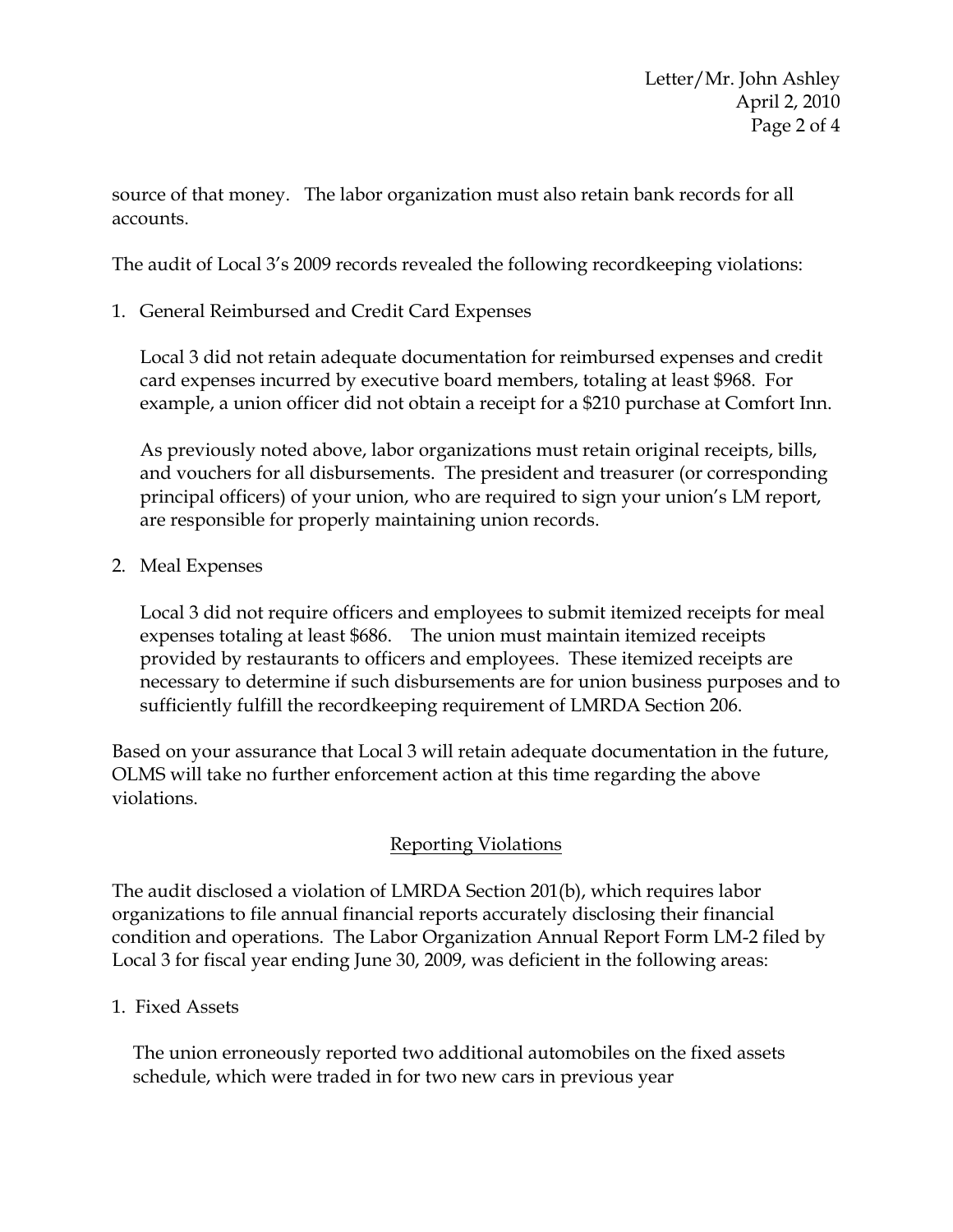Letter/Mr. John Ashley April 2, 2010 Page 3 of 4

2. Subsidiary Organization

The union did not report its building corporation on its LM-2 report for fiscal year ending on June 30, 2009. Item number 10 did not disclose the existence of a subsidiary organization. Furthermore, the building corporation investment was not disclosed in the investments schedule.

3. Failure to File Bylaws

The audit disclosed a violation of LMRDA Section 201(a), which requires that a union submit a copy of its revised constitution and bylaws with its LM report when it makes changes to its constitution or bylaws. Local 3 amended its constitution and bylaws in 2007, but did not file a copy with its LM report for that year. Local 3 has now filed a copy of its constitution and bylaws.

Local 3 must file an amended Form LM-2 for fiscal year ending June 30, 2009, to correct the deficient items discussed above. I explained to you the filing procedures and the availability of filing software on the OLMS website (www.olms.dol.gov). The amended Form LM-2 must be electronically filed as soon as possible, but not later than April 30, 2010. Before filing, review the report thoroughly to be sure it is complete and accurate, and properly signed with electronic signatures.

#### Other Violations

The audit disclosed the following other violation:

1. Inadequate Bonding

The audit revealed a violation of LMRDA Section 502 (Bonding), which requires that union officers and employees be bonded for no less than 10 percent of the total funds those individuals or their predecessors handled during the preceding fiscal year.

Local 3's officers and employees are currently bonded for \$50,000, but they must be bonded for at least \$381,468. Local 3 should obtain adequate bonding coverage for its officers and employees immediately. Please provide proof of bonding coverage to this office as soon as possible, but not later than April 30, 2010.